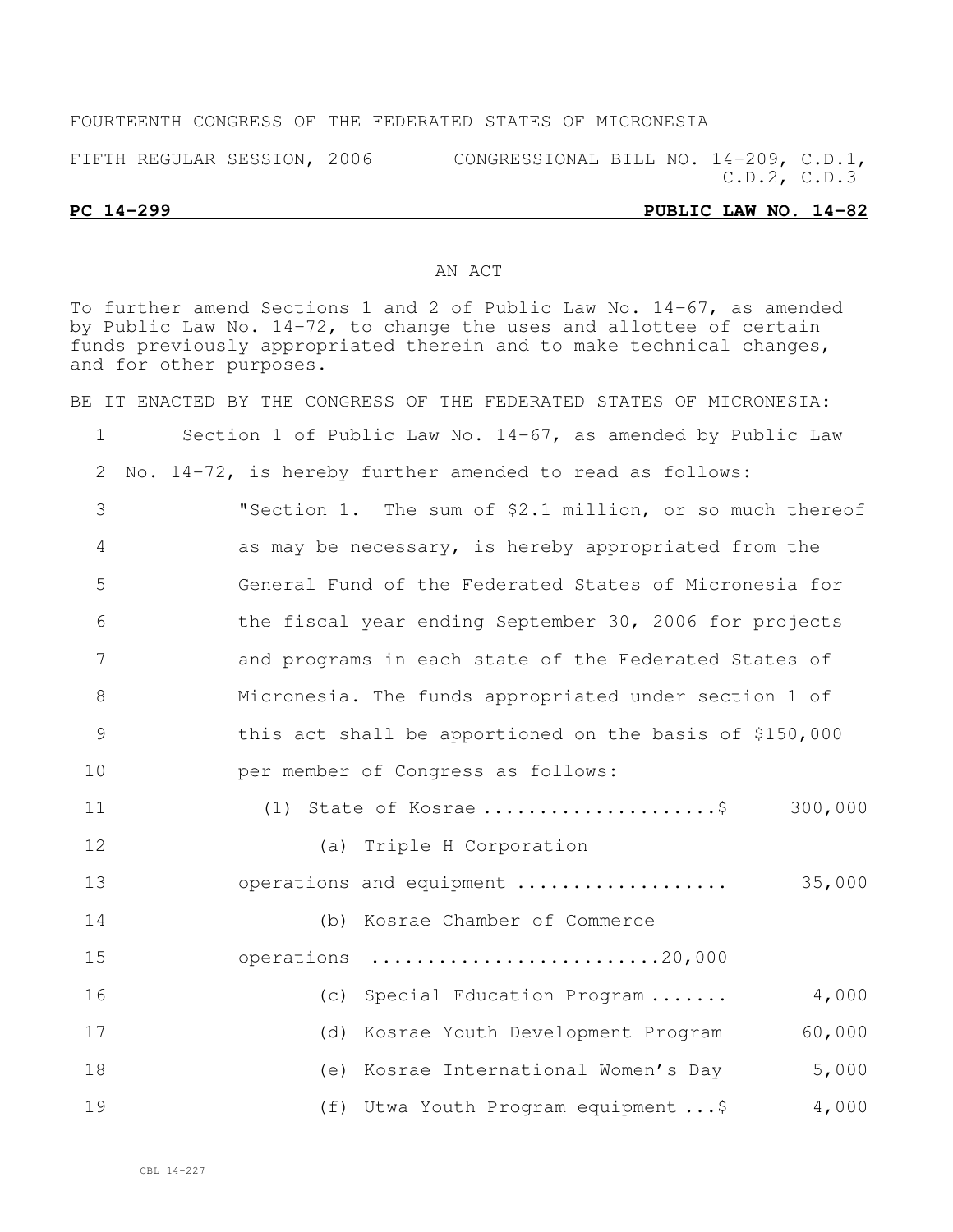| $\mathbf 1$   | (g) Kosrae Scholarship Program                                                     | 10,000  |
|---------------|------------------------------------------------------------------------------------|---------|
| 2             | (h) $KCSO$ (POL)                                                                   | 6,000   |
| 3             | (i) Division of Revenue/Kosrae Field                                               |         |
| 4             | Office Laptop Computer                                                             | 1,950   |
| 5             | (j) Musical Instrument for Brothers                                                |         |
| 6             | Youth Organization                                                                 | 1,300   |
| 7             | (k) Matching for a Pavilion                                                        |         |
| 8             | Construction at Lelu Marina                                                        | 25,000  |
| $\mathcal{G}$ | (1) Upgrading of Mutunnenea to                                                     |         |
| 10            | Inkoeya Inner Road                                                                 | 65,000  |
| 11            | (m) Topping and Compaction of                                                      |         |
| 12            | Fintakol to Malem Inner Road                                                       | 30,000  |
| 13            | (n) Topping and Compaction of                                                      |         |
| 14            | Yelum Road $\ldots \ldots \ldots \ldots \ldots \ldots \ldots \ldots \ldots 16,750$ |         |
| 15            | (o) Topping and Compaction of                                                      |         |
| 16            | Yekurak Road                                                                       | 16,000  |
| 17            | (2) State of Yap                                                                   | 300,000 |
| 18            | (a) Outer Islands Gargey Community                                                 |         |
| 19            | power and water developments                                                       | 55,000  |
| 20            | (b) Construction of a new building                                                 |         |
| 21            | for the Council of Tamol                                                           | 53,000  |
| 22            | (c) Rull Municipal Infrastructure                                                  |         |
| 23            | Project                                                                            | 50,000  |
| 24            | Amun Village culvert<br>(d)                                                        | 20,000  |
| 25            | (e) To satisfy National Government                                                 |         |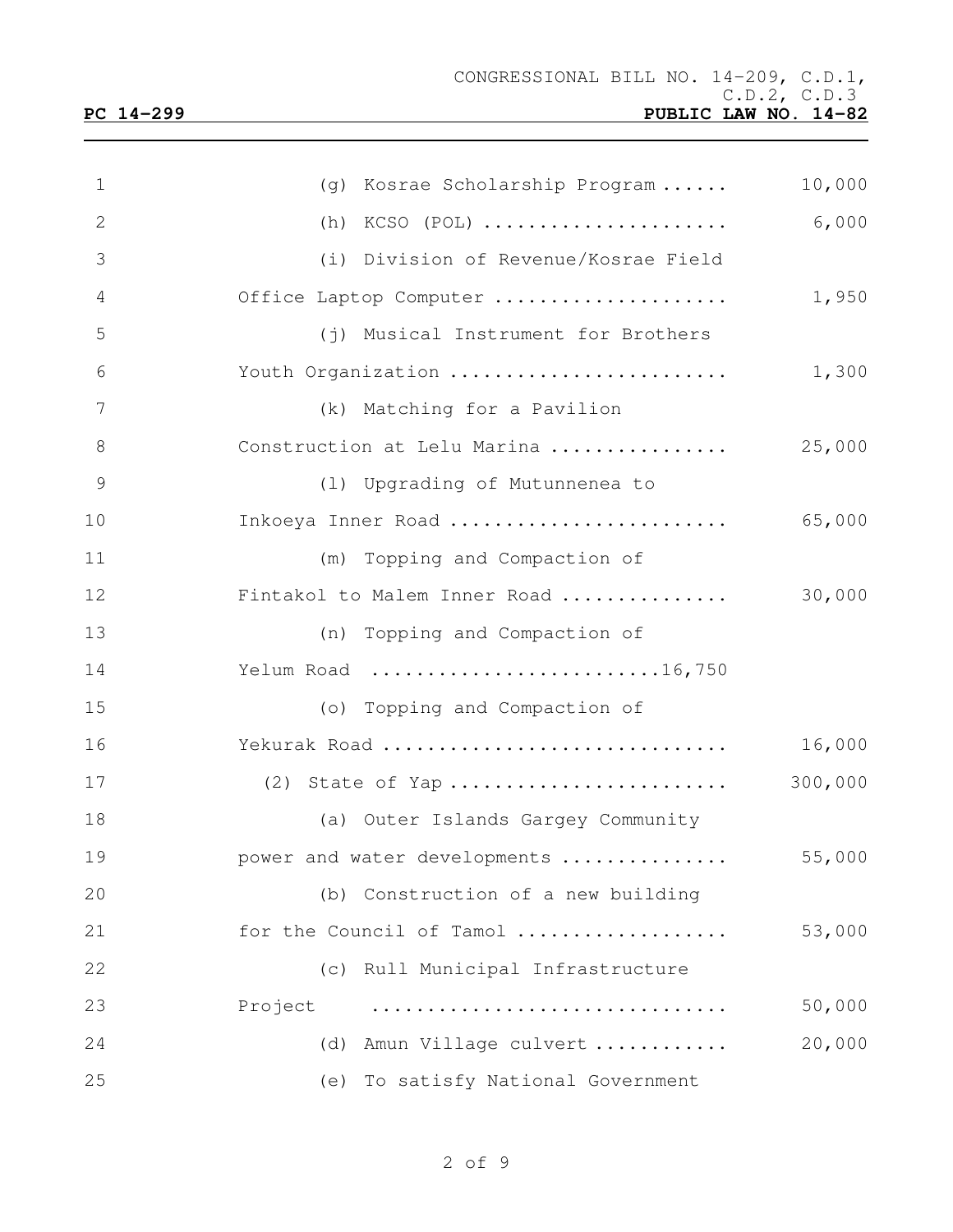| $\mathbf 1$   |                                                | 122,000 |
|---------------|------------------------------------------------|---------|
| $\mathbf{2}$  | (3) State of Pohnpei                           | 600,000 |
| 3             | to be divided as follows:                      |         |
| 4             | (a) $ED1$                                      | 211,500 |
| 5             | (i) ED1 operations/programs  81,500            |         |
| 6             | (ii) Completed program and                     |         |
| 7             |                                                | 130,000 |
| 8             | (b) ED2 Project Management                     | 31,500  |
| $\mathcal{G}$ | $(c)$ ED3                                      | 205,500 |
| 10            | (i) Nett Road Projects                         | 50,000  |
| 11            | (ii) U Road Projects                           | 50,000  |
| 12            | (iii) Pingelap Public Facilities               |         |
| 13            | repairs & maintenance and transportation costs | 25,000  |
| 14            | (iv) Mwoakilloa Public Facilities              |         |
| 15            | repairs & maintenance and transportation       |         |
| 16            |                                                | 20,000  |
| 17            | (v) Tuition Assistance                         |         |
| 18            | for Students                                   | 10,000  |
| 19            | (vi) School Bus Depot Lease                    | 9,800   |
| $20$          | (vii) Students and Public                      |         |
| 21            | transportation services program                | 30,000  |
| 22            | (viii) ED3 other projects and                  |         |
| 23            |                                                | 10,700  |
| 24            | State-wide projects<br>(d)                     | 151,500 |
| 25            | (i) Improvement & Modernization                |         |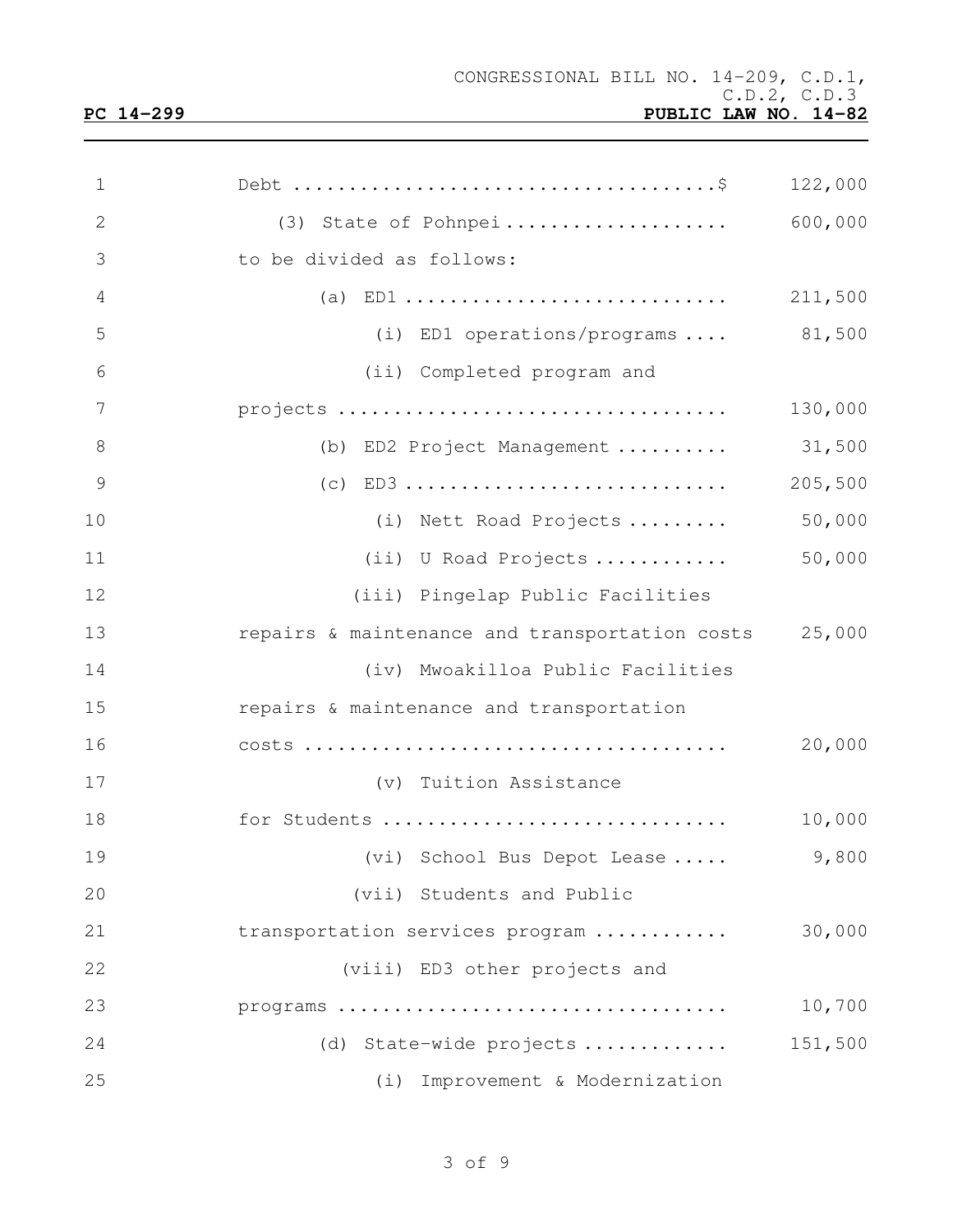| $\mathbf 1$     | of Nan Madol accessways \$            | 130,000 |
|-----------------|---------------------------------------|---------|
| 2               | (ii) Pohnpei Health Fund  21,500      |         |
| 3               | (4) State of Chuuk                    | 900,000 |
| 4               | (a) State-wide Projects               |         |
| 5               | (i) Public Toilet Facilities          | 20,000  |
| 6               | (ii) School Incentive Program         | 15,000  |
| $7\phantom{.0}$ | (iii) Medical Assistance              | 15,000  |
| $8\,$           | (iv) Students Tuition                 |         |
| $\mathcal{G}$   | Assistance                            | 8,000   |
| 10              | (v) Delegation Office                 |         |
| 11              | Operation                             | 45,000  |
| 12              | (vi) Youth Activities                 | 10,000  |
| 13              | (vii) Land and Sea transport          | 12,000  |
| 14              | (viii) Chuuk State Commission         |         |
| 15              | Improvement Project (CSCIP) Operation | 5,000   |
| 16              | (ix) Assistance to Disabled           |         |
| 17              |                                       | 5,000   |
| 18              | $(x)$ POL                             | 5,000   |
| 19              | (xi) Communication Equipment          | 2,000   |
| 20              | $(xii)$ Leadership Travel             | 8,000   |
| 21              | (b) Election District No. 1           |         |
| 22              | (i) Mortlocks Development             |         |
| 23              | Commission                            | 12,800  |
| 24              | (ii) Leadership Conference            | 11,200  |
| 25              | (iii) Delegation Operation \$         | 8,000   |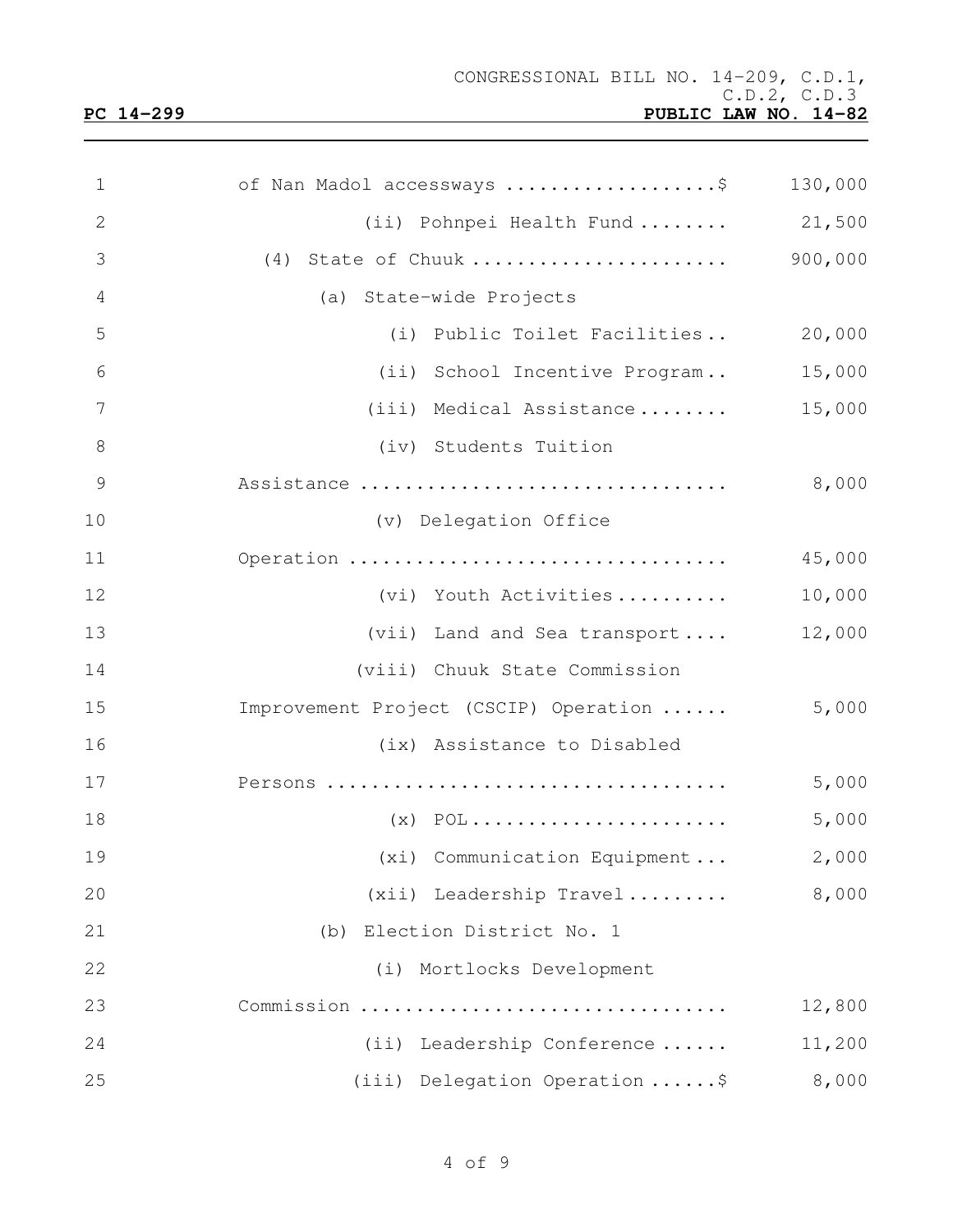| 1               |                       |             | (iv) Leadership travel              | 12,000 |
|-----------------|-----------------------|-------------|-------------------------------------|--------|
| 2               |                       |             | (v) Students Assistance             | 2,000  |
| 3               |                       |             | (vi) Youth Musical Instruments      | 5,000  |
| 4               |                       |             | (vii) CSCIP Operation               | 5,000  |
| 5               |                       |             | (viii) Nantaku Youth Land Transport | 5,000  |
| 6               |                       |             | (ix) Water Tanks and Pumps Project  | 8,000  |
| $7\phantom{.0}$ |                       |             | (x) Community Centers Renovations   |        |
| $8\,$           |                       |             | and Improvement 26,000              |        |
| $\mathcal{G}$   |                       |             | (xi) Women's Activities/Projects    | 2,500  |
| 10              |                       |             | (xii) Municipal Government          |        |
| 11              | Operation Supplements |             |                                     |        |
| 12              |                       | a)          | Nema Municipality                   | 5,000  |
| 13              |                       | b)          | Losap Municipality                  | 5,000  |
| 14              |                       | $\circ$ )   | Pis-emwar Municipality              | 4,500  |
| 15              |                       | d)          | Namoluk Municipality                | 4,500  |
| 16              |                       | e)          | Ettal Municipality                  | 4,000  |
| 17              |                       | f)          | Moch Municipality                   | 5,000  |
| 18              |                       | q)          | Kuttu Municipality                  | 5,000  |
| 19              |                       |             | h) Ta Municipality                  | 4,500  |
| 20              |                       | $\perp$ )   | Satowan Municipality                | 5,000  |
| 21              |                       | $\dot{1}$ ) | Likinioch                           |        |
| 22              |                       |             | Municipality                        | 5,000  |
| 23              |                       |             | k) Oneop Municipality               | 5,000  |
| 24              |                       |             | (c) Election District 2             |        |
| 25              |                       |             | (i) Delegation Operation Fund.\$    | 25,000 |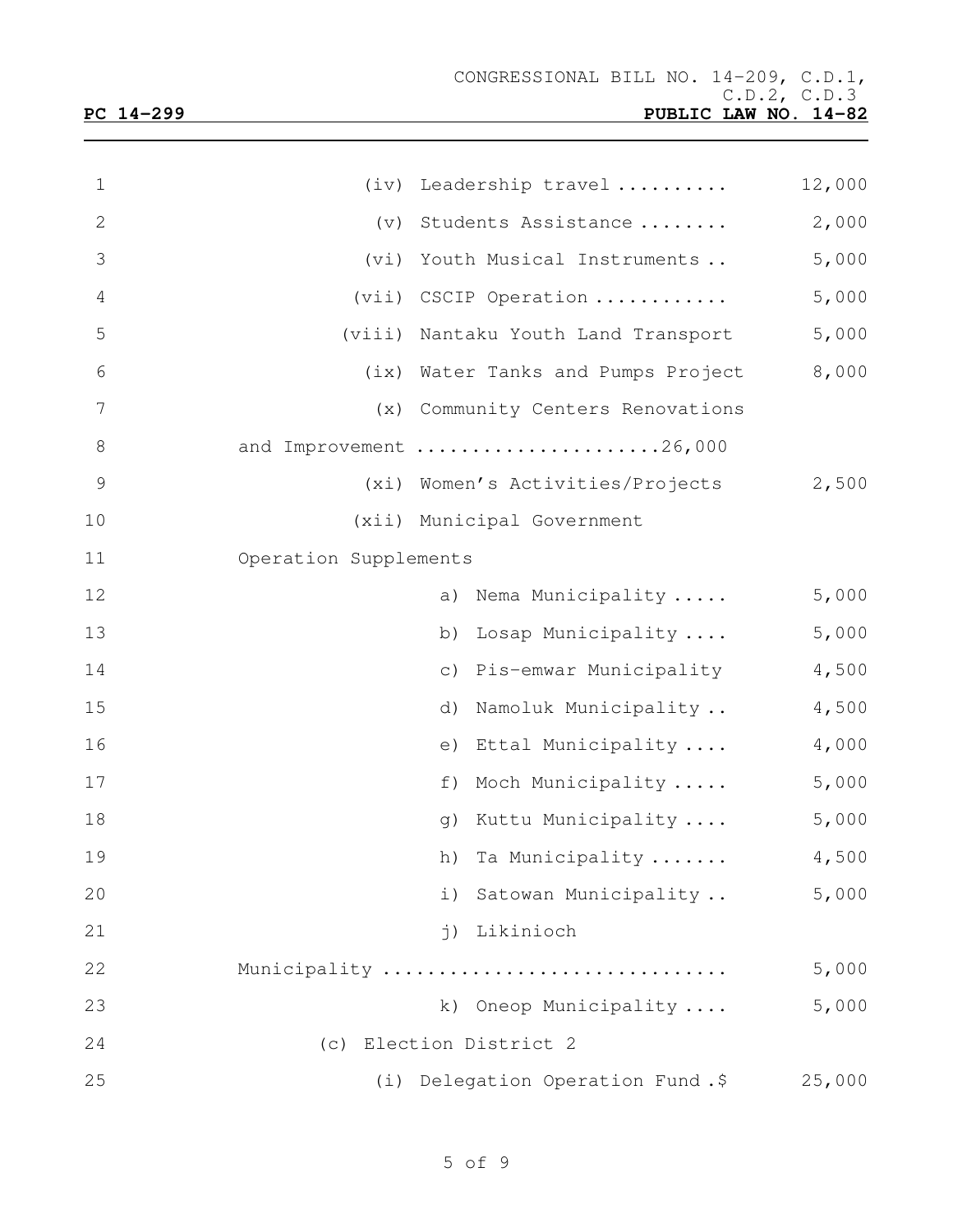| $\mathbf 1$    | (ii) Meeting Halls                 | 20,000 |
|----------------|------------------------------------|--------|
|                |                                    |        |
| $\mathbf{2}$   | (iii) Basketball Court             |        |
| 3              | Construction                       | 20,000 |
| $\overline{4}$ | (iv) Road Construction             | 25,000 |
| 5              | (v) Fuel/Parts for Road            |        |
| 6              | Construction Equipment             | 10,000 |
| 7              | (vi) NNDA Operation                | 10,000 |
| $8\,$          |                                    |        |
| $\mathcal{G}$  | (viii) Youth Program and Projects. | 15,000 |
| 10             | (ix) Water Catchments              | 5,000  |
| 11             | (x) Housing Assistance for         |        |
| 12             | Senior Citizens                    | 5,000  |
| 13             | (xi) Weno Municipal legal fees     | 10,000 |
| 14             | (d) Election District 3            |        |
| 15             | (i) Southern Namoneas Senior       |        |
| 16             | High Land Acquisition              | 60,000 |
| 17             | (ii) Uman Municipal Operation      | 10,000 |
| 18             | (iii) Fefan Municipal Operation    | 10,000 |
| 19             | (iv) Chuuk State Delegation        |        |
| 20             | Office Operation                   | 30,000 |
| 21             | (v) Siis Municipal Operation       | 5,000  |
| 22             | (vi) Parem Municipal Operation     | 5,000  |
| 23             | (vii) Chuuk State Commission on    |        |
| 24             | Improvement Project                | 5,000  |
| 25             | (viii) Delegation Office           |        |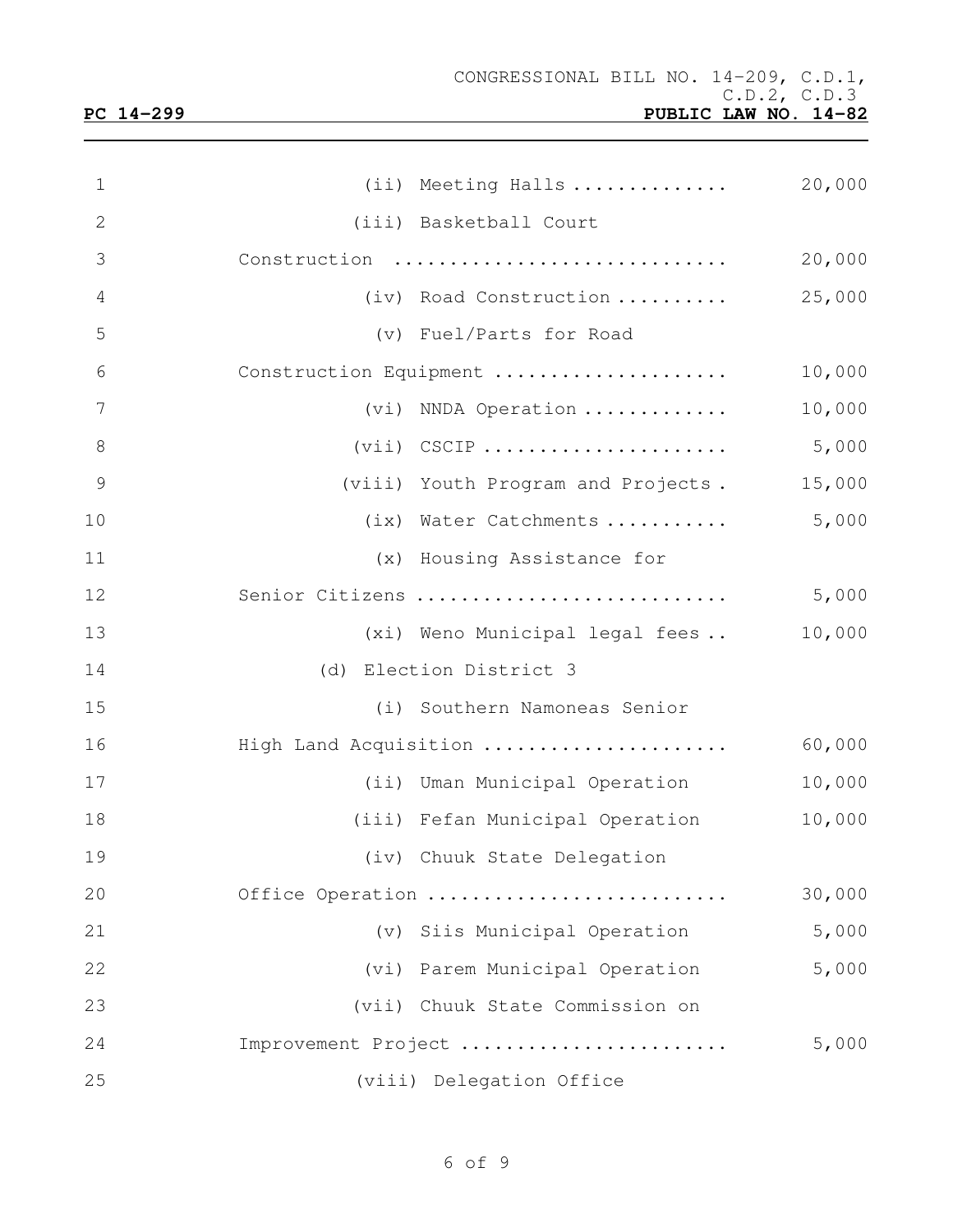| 1  |                                                                                  | 25,000 |
|----|----------------------------------------------------------------------------------|--------|
| 2  | (e) Election District 4                                                          |        |
| 3  | (i) Delegation Office                                                            |        |
| 4  | operation                                                                        | 20,000 |
| 5  | (ii) Legal Fees                                                                  | 20,000 |
| 6  | (iii) Sopota Patta Fishing                                                       |        |
| 7  |                                                                                  | 20,000 |
| 8  | (iv) Wonei Fishing Project                                                       | 15,000 |
| 9  | (v) FDA Operation                                                                | 25,000 |
| 10 | (vi) Youth Activities and                                                        |        |
| 11 |                                                                                  | 10,000 |
| 12 | (vii) Leadership Exposure and                                                    |        |
| 13 | $Travel \dots \dots \dots \dots \dots \dots \dots \dots \dots \dots \dots \dots$ | 20,000 |
| 14 | (viii) Students Assistance                                                       | 10,000 |
| 15 | (ix) Polle Neirenom Disaster                                                     |        |
| 16 |                                                                                  | 10,000 |
| 17 | (f) Election District No. 5                                                      |        |
| 18 | (i) Delegation Office Fund                                                       | 25,000 |
| 19 | (ii) Legal Fees for Dist. 5                                                      | 15,000 |
| 20 | (iii) College Students Tuition                                                   |        |
| 21 | Assistance on Room and Board                                                     | 5,000  |
| 22 | (iv) Pharmaceuticals, Referrals                                                  |        |
| 23 | and Repatriation of Remains                                                      | 10,000 |
| 24 | (v) POL and Charter                                                              | 25,000 |
| 25 | (vi) Food Relief \$                                                              | 20,000 |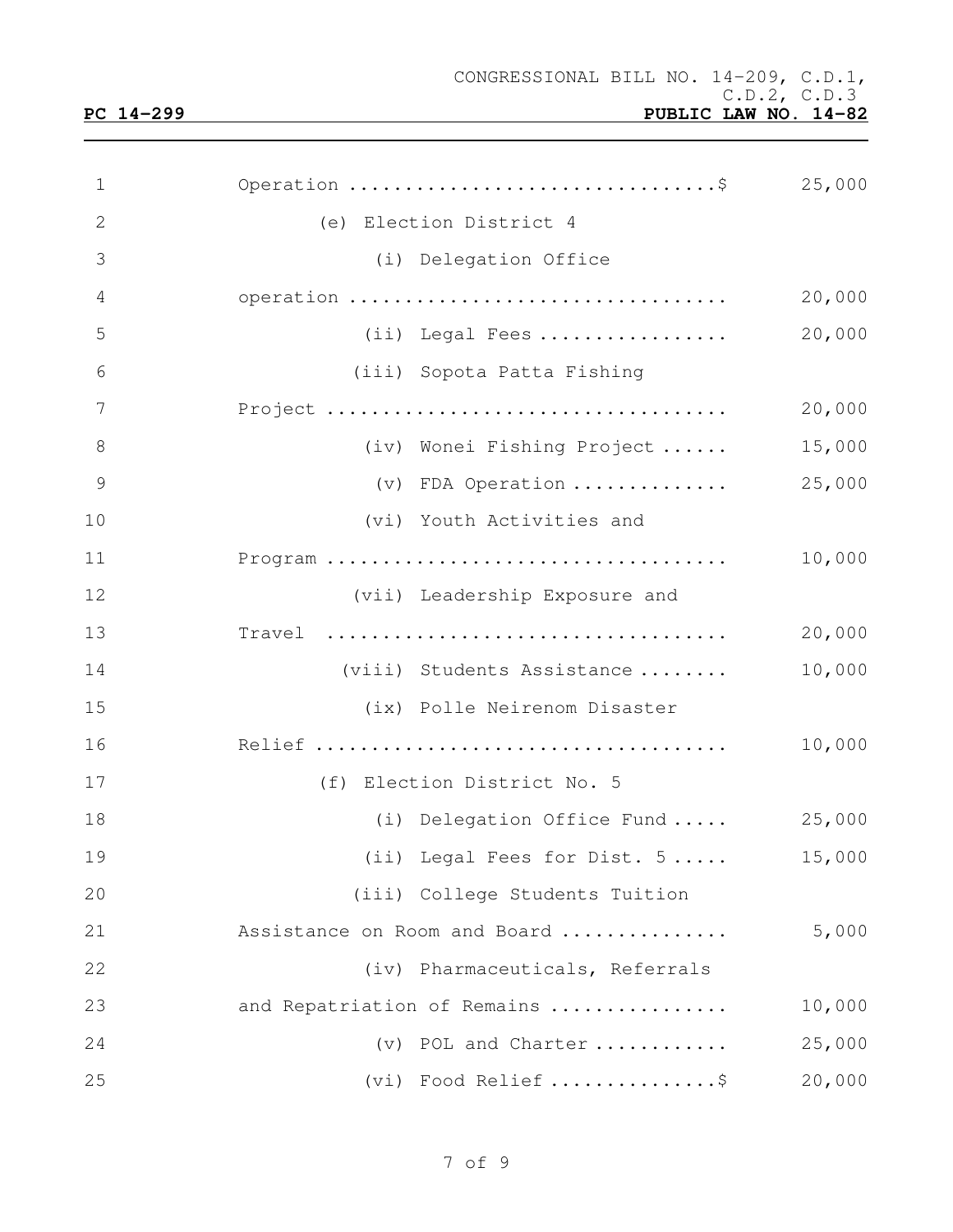| $\mathbf 1$     | (vii) Contractual Services,                                          |
|-----------------|----------------------------------------------------------------------|
| 2               | 25,000                                                               |
| 3               | (viii) Office Equipment Purchase,                                    |
| 4               | computer hardware and software, etc.<br>10,000                       |
| 5               | (ix) Office Space Rental, phone,                                     |
| 6               | fax, utilities and construction cost<br>10,000                       |
| $7\phantom{.0}$ | $5,000$ "<br>$(x)$ CSCIP Operation                                   |
| 8               | Section 2 of Public Law No. 14-67, as amended by Public Law          |
| 9               | No. 14-72, is hereby further amended to read as follows:             |
| 10              | "Section 2. Allotment and management of funds and lapse              |
| 11              | date. All funds appropriated by this act shall be                    |
| 12              | allotted, managed, administered and accounted for in                 |
| 13              | accordance with applicable laws, including, but not                  |
| 14              | limited to, the Financial Management Act of 1979 and the             |
| 15              | amended Compact of Free Association between the United               |
| 16              | States Government and the Government of the Federated                |
| 17              | States of Micronesia and its related agreements. The                 |
| 18              | allottee shall be responsible for ensuring that these                |
| 19              | funds, or so much thereof as may be necessary, are used              |
| 20              | solely for the purpose specified in this act, and that               |
| 21              | no obligations are incurred in excess of the sum                     |
| 22              | appropriated. The allottee of the funds appropriated                 |
| 23              | under subsections $(4)(a)$ , $(c)$ , $(d)$ and $(f)$ of section 1 of |
| 24              | this act shall be the Chuuk State Commission on                      |
| 25              | Improvement Project. The allottee of the funds                       |